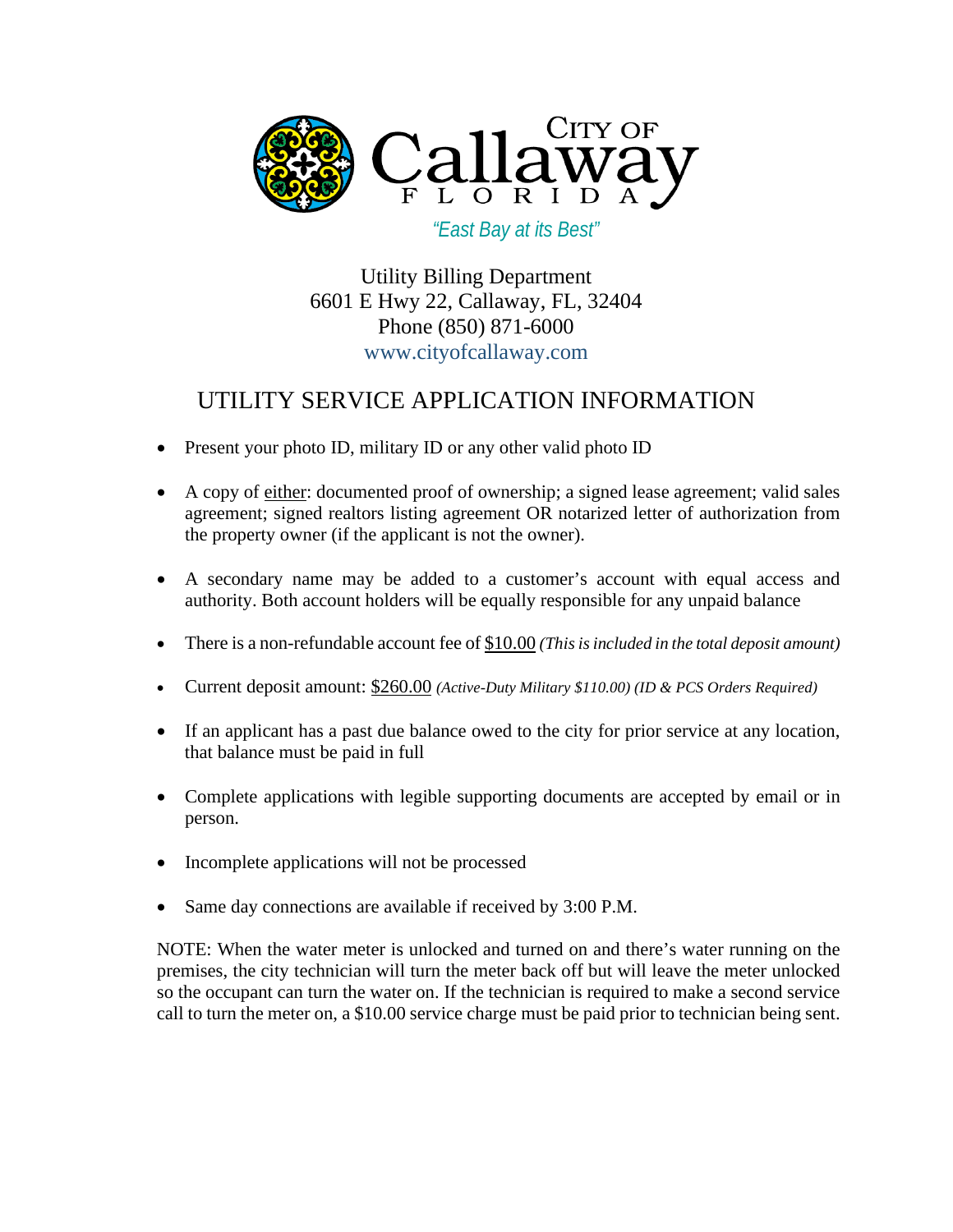

City of Callaway 6601 E Hwy 22 Callaway, FL 3240 (850)871-6000

| Account#             |  |
|----------------------|--|
| <b>Billing Cycle</b> |  |

### **New Account Disclosure Form**

1. I will receive my first bill on or around the 5th of the month. Should I not receive a bill, it is my responsibility to contact the Utility Billing Department. Whether I receive a bill or not, I understand it is a monthly utility service being provided that is due by  $5:00$  p.m. on the  $15<sup>th</sup>$  of each month.

2. I have until 5:00 p.m. on the **15th (**excluding City observed Holidays and weekends) **to pay my bill without a 15% penalty**. If my account is unpaid by the end of business day on the 25<sup>th</sup>, my account is subject to **disconnection on the 26<sup>th</sup>** (excluding City observed Holidays and weekends). Payments received after 5:00 p.m. on the  $25<sup>th</sup>$  will automatically be charged a \$50.00 delinquency fee. I understand if my services are disconnected, the account balance is due in full prior to being reconnected.

3. To pay my bill: I can mail a payment using the enclosed envelope with my bill, put a payment in the night drop box in the parking lot at the City Hall Building, or Public Works. Pay with a debit/credit card or e-check by calling 1-(850)871- 6000 or by visiting www.cityofcallaway.com. The Utility Billing Department can be reached by calling (850)871-6000 option 1, Monday through Friday 8 a.m. to 5 p.m. (excluding City observed Holidays).

4. The City of Callaway requires a deposit(s) on all accounts. Deposit amount due varies by location, services provided and if the account is commercial or residential. Deposits are held in a non-interest-bearing account and returned to account holder after final billing. When service is terminated, the deposit on the account will be applied towards any outstanding balance. If there is no balance due or a credit remains, a refund check will be mailed to the address provided after the final billing has occurred. Any unpaid balance is subject to collections by an outside debt collection company if not paid.

5. Returned payments will be charged a \$25.00-\$40.00 returned item fee. Unpaid returns must be paid with Certified funds within two business days to avoid disconnection. Habitual returns could result in a "cash only" account status.

6. In the event City of Callaway Utility service equipment is found altered, willfully damaged, tampered with or the like, causing unauthorized usage, the city will disconnect utilities immediately and may impose a tampering fee and require all damages, fees, labor and materials to be paid in full prior to restoration of utility service.

7. Should you choose to receive assistance to pay your current utility bill from an agency, upon your own initiation and discretion, communication with the City of Callaway Utility Billing Department is vital to avoid an interruption of your utility service. **Please understand, most agencies have an extensive vetting process for approval of aid. You will need to consider their requirements and process time when seeking assistance. Failure to initiate aid in a timely manner does not preclude late fees or disconnection of utilities**. When receiving aid, whether it be in cash, check, credit card or voucher form, that submittal to the city must be received by 5:00 p.m. on the 25<sup>th</sup> of each month to avoid disconnection of utilities. If a voucher for payment is provided, the City of Callaway agrees to accept the voucher as a form of payment, pending receipt of the actual item.

### **By signing you acknowledge, understand, and agree to abide by the above disclosures.**

|       |                            | Sigma(s) | Date: $\frac{1}{\sqrt{1-\frac{1}{2}}\sqrt{1-\frac{1}{2}}\sqrt{1-\frac{1}{2}}\sqrt{1-\frac{1}{2}}\sqrt{1-\frac{1}{2}}\sqrt{1-\frac{1}{2}}\sqrt{1-\frac{1}{2}}\sqrt{1-\frac{1}{2}}\sqrt{1-\frac{1}{2}}\sqrt{1-\frac{1}{2}}\sqrt{1-\frac{1}{2}}\sqrt{1-\frac{1}{2}}\sqrt{1-\frac{1}{2}}\sqrt{1-\frac{1}{2}}\sqrt{1-\frac{1}{2}}\sqrt{1-\frac{1}{2}}\sqrt{1-\frac{1}{2}}\sqrt{1-\frac{1}{2}}\sqrt{1-\frac{1}{2}}$ |
|-------|----------------------------|----------|---------------------------------------------------------------------------------------------------------------------------------------------------------------------------------------------------------------------------------------------------------------------------------------------------------------------------------------------------------------------------------------------------------------|
|       |                            | Sigma(s) | Date: $\frac{1}{\sqrt{1-\frac{1}{2}} \cdot \frac{1}{2}}$                                                                                                                                                                                                                                                                                                                                                      |
| Date: | CSR Initials: ____________ |          |                                                                                                                                                                                                                                                                                                                                                                                                               |